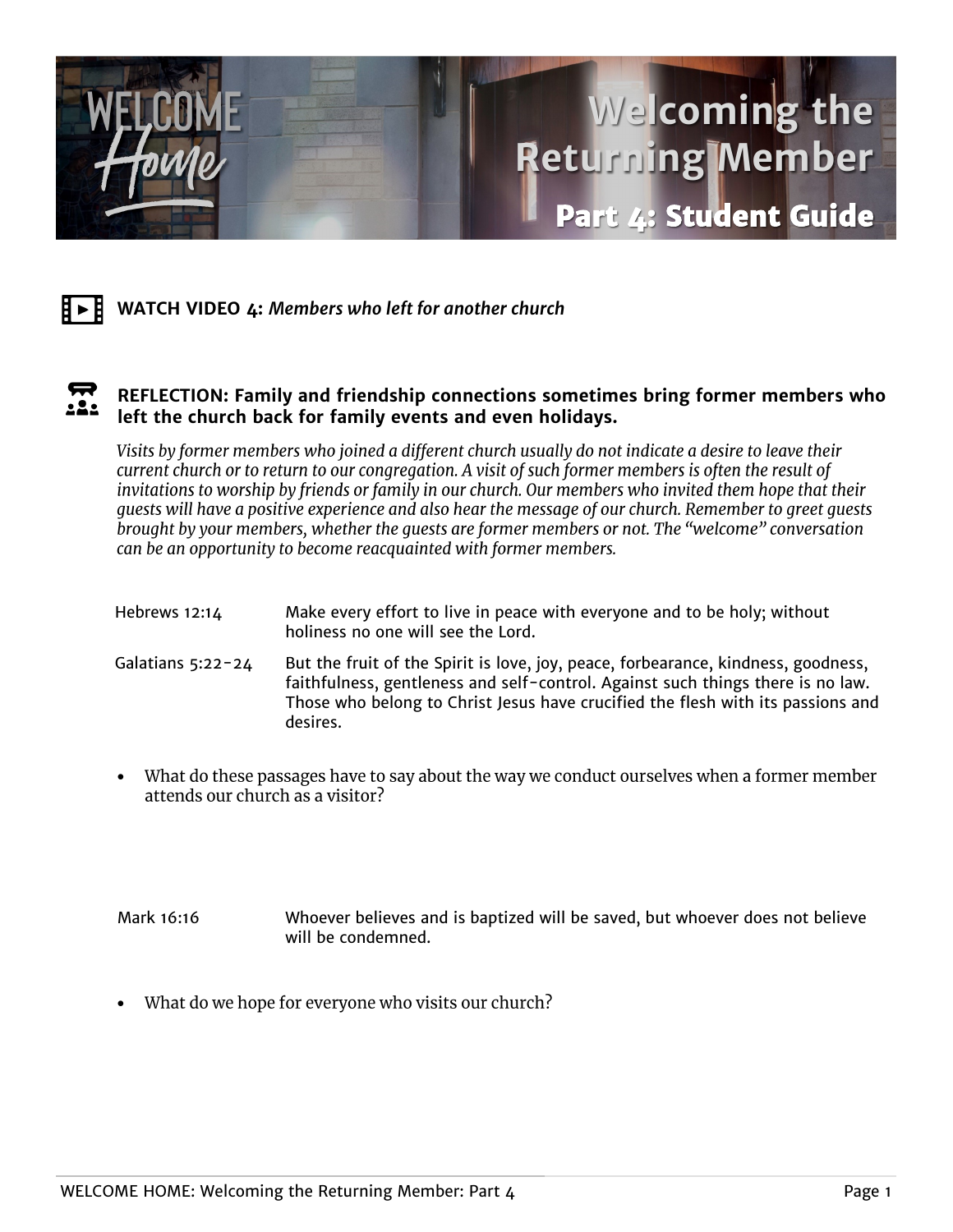What is our comfort if someone has left our church and joined a different Christian church, • professing faith in Jesus?

## **REFLECTION:** Seeing people who left our church can be awkward for members who **remember the former fellowship.**

The departure of a member who changes religions can be painful, especially for the member's family. It may be a new experience for relatives not to be able to commune together. Our communion practice is our most obvious reminder that doctrine matters. We prize the teachings of our church and may feel defensive or frustrated with someone who left. Still, encountering former members is an opportunity to show the grace of Jesus as well as sincere Christian love

- 1 Corinthians 13:4-7 Love is patient, love is kind. It does not envy, it does not boast, it is not proud. It does not dishonor others, it is not self-seeking, it is not easily angered, it keeps no record of wrongs. Love does not delight in evil but rejoices with the truth. It always protects, always trusts, always hopes, always perseveres.
- What ill feelings might persist in the congregation toward a former member who joined a different religion?
- How does Christian love help us overcome our ill feelings when a former member returns for a visit?

To some who were confident of their own righteousness and looked down on everyone else, Jesus told the parable of the Pharisee and the tax collector in Luke 18:9-14.

- What is the perception we might communicate if we joke about a former member "finally seeing" the light"?
- 1 Peter 3:15-16 In your hearts revere Christ as Lord. Always be prepared to give an answer to everyone who asks you to give the reason for the hope that you have. But do this with gentleness and respect, keeping a clear conscience, so that those who speak maliciously against your good behavior in Christ may be ashamed of their slander.